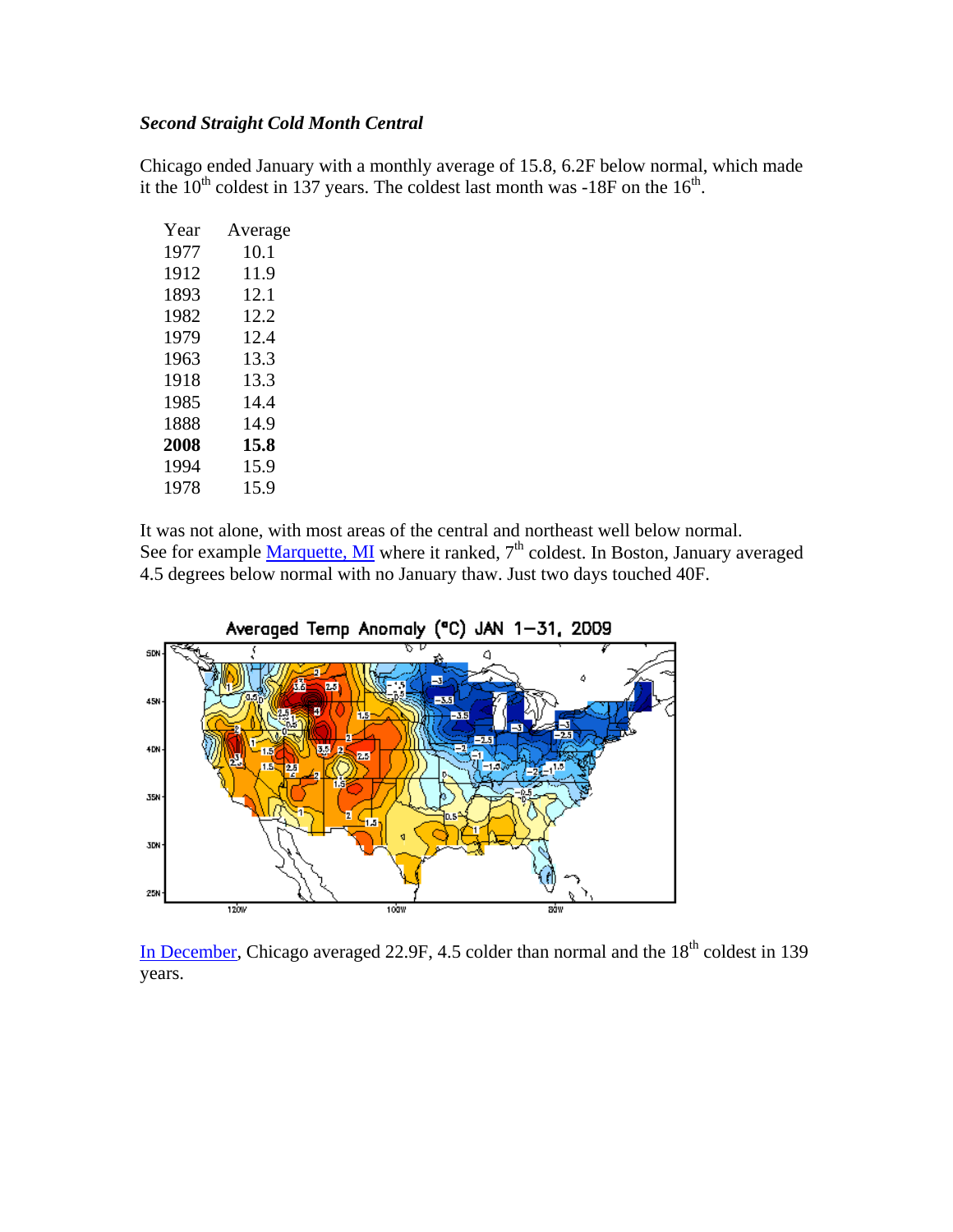| Year | Average |
|------|---------|
| 1983 | 14.3    |
| 2000 | 16.0    |
| 1985 | 17.0    |
| 1989 | 17.4    |
| 1963 | 17.9    |
| 1872 | 18.4    |
| 1876 | 19.4    |
| 1950 | 19.6    |
| 1976 | 20.0    |
| 1903 | 20.1    |
| 1919 | 21.4    |
| 1909 | 21.7    |
| 1944 | 22.0    |
| 1945 | 22.2    |
| 1958 | 22.4    |
| 1917 | 22.5    |
| 2008 | 22.9    |
|      |         |

For the December to January period, it ranked 10 coldest in 137 years.

| Dec/Jan | Average |
|---------|---------|
| 1976/77 | 15.05   |
| 1983/84 | 15.70   |
| 1892/93 | 17.80   |
| 1917/18 | 17.90   |
| 1981/82 | 18.55   |
| 1903/04 | 18.90   |
| 1872/73 | 19.00   |
| 1962/63 | 19.15   |
| 1978/79 | 19.25   |
| 2008/09 | 19.35   |
| 1985/86 | 19.90   |
| 1919/20 | 20.10   |
| 1977/78 | 20.30   |